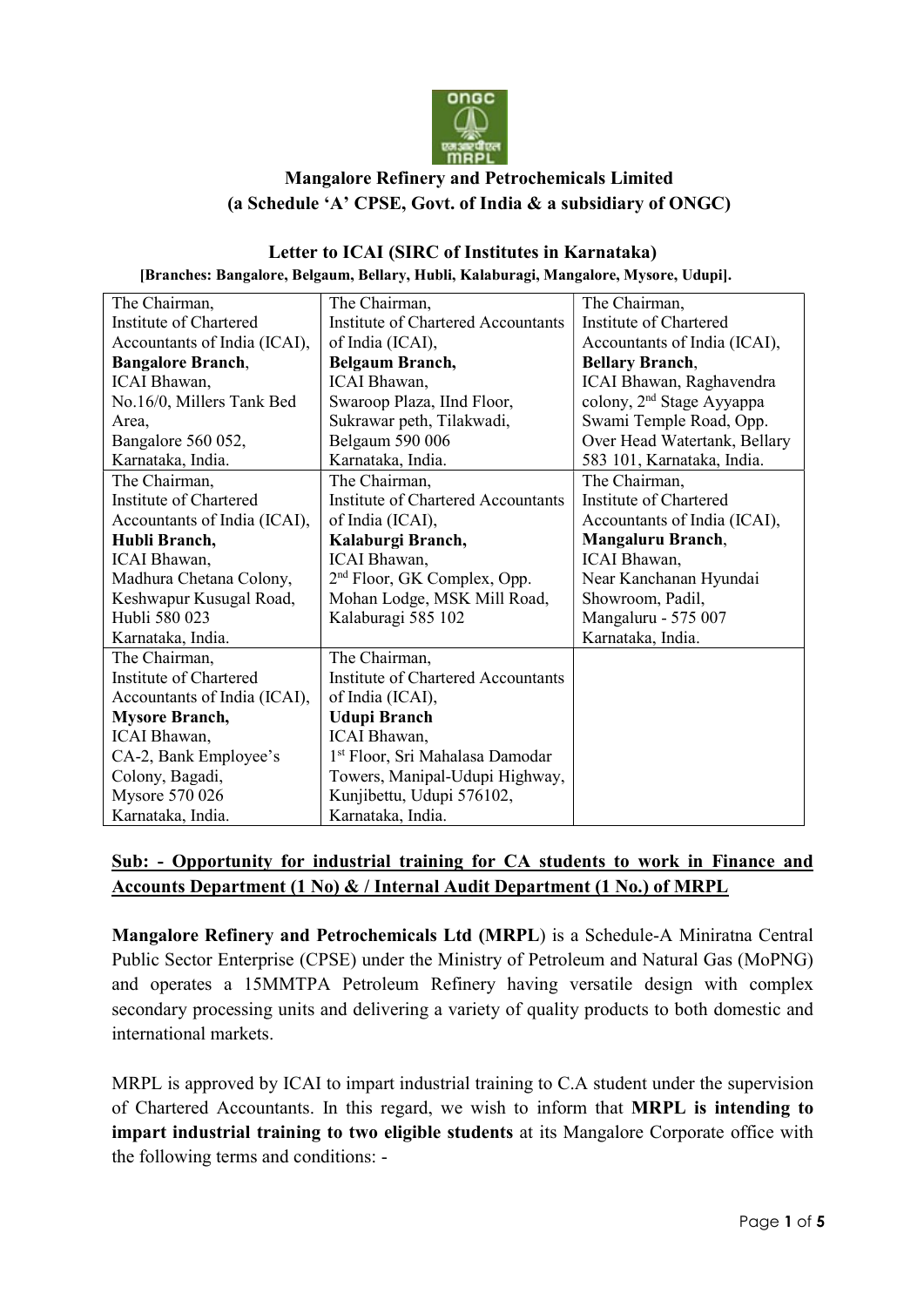- 1. Candidate should have cleared CA Inter / IPCC (qualified) from ICAI and will have to undergo minimum 9 months of the industrial training in accordance with the ICAI rules and maximum duration of the training is 18 months.
- 2. Stipend is Rs. 10,000/- per month (consolidated). The selected candidates will have to make their own transportation and stay arrangements.
- 3. The industrial training would be as per the stipulations of ICAI in this regard. Besides, the selected candidates would be governed by the extant policies of the Company.
- 4. CA students should indicate their choice of preference, working in the area of Finance & Accounts (or) Internal Audit Department (IAD). However, the final decision shall vest with the Selection Committee.
- 5. Selection would be made based on interview to be conducted in this regard.
- 6. Candidate will have to attend the Interview at their own expense. Leave will be allowed as per Institute's regulations.
- 7. MRPL reserves the right of final selection and the number of candidates may vary and no correspondence will be entertained in this regard.
- 8. Interested eligible candidates fulfilling above criteria, may send their Applications (hard copy with duly signed with all enclosures) as per attached format to –

## CGM (Finance), Mangalore Refinery and Petrochemicals Limited, Kuthethoor P.O. Via Katipalla, Mangaluru 575 030,

shall be sent through respective Branches of ICAI, latest by 15<sup>th</sup> December, 2021, along with the Application Format attached herewith including copies of marks card and other credentials.

A copy of the application (pdf format) with enclosures may also be e-mailed to ramachandra@mrpl.co.in on or before 15<sup>th</sup> December, 2021.

\*\*\*\*\*\*\*\*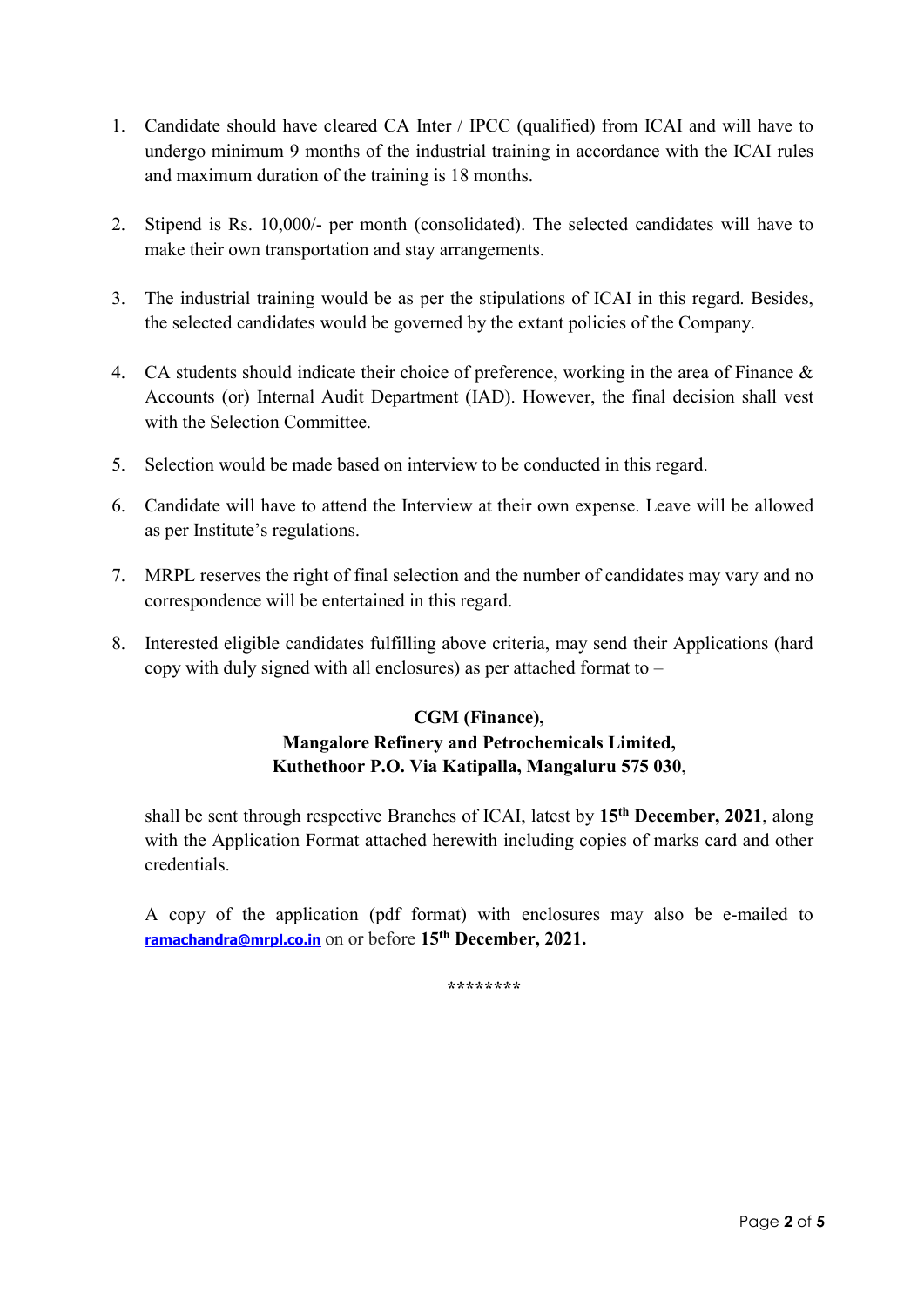

## Mangalore Refinery and Petrochemicals Limited (a Schedule 'A' CPSE, Govt. of India & a subsidiary of ONGC)

## Application for CA Industrial Training

Pl. paste recent passport size photograph

|                |                                  |                                      |                      |            | passport size<br>photograph |
|----------------|----------------------------------|--------------------------------------|----------------------|------------|-----------------------------|
|                |                                  |                                      |                      |            |                             |
| S.No.          | <b>Particulars</b>               |                                      |                      |            |                             |
|                |                                  |                                      |                      |            |                             |
| $\mathbf{1}$   | Name of the CA Student           |                                      |                      |            |                             |
| $\overline{2}$ | Registration No. of ICAI         |                                      |                      |            |                             |
| $\overline{3}$ | Father's Name                    |                                      |                      |            |                             |
| $\overline{4}$ | Mother's Name                    |                                      |                      |            |                             |
| 5              | Date of Birth (DD/MM/YY)         |                                      |                      |            |                             |
| 6              | <b>Permanent Address</b>         |                                      |                      |            |                             |
| $\overline{7}$ | Correspondence Address           |                                      |                      |            |                             |
| 8              | <b>PAN</b>                       |                                      |                      |            |                             |
| 9              | Aadhaar Number                   |                                      |                      |            |                             |
| 10             | <b>Bank Account of Applicant</b> |                                      | A/c No.              |            |                             |
|                |                                  |                                      | IFSC:                |            |                             |
|                |                                  |                                      | <b>Bank Address:</b> |            |                             |
| 11             | E-mail ID                        |                                      |                      |            |                             |
| 12             | Personal Mobile No.              |                                      |                      |            |                             |
| 13             | Father / Mother's Contact Nos.   |                                      |                      |            |                             |
|                | <b>Education Qualification</b>   |                                      |                      |            |                             |
| 14             | Qualification                    | Board /<br>Institute /<br>University | <b>Year of Pass</b>  | % of Marks | Grade                       |
|                | $10^{th}$ / SSC                  |                                      |                      |            |                             |
|                | 12 <sup>th</sup> Board           |                                      |                      |            |                             |
|                |                                  |                                      |                      |            |                             |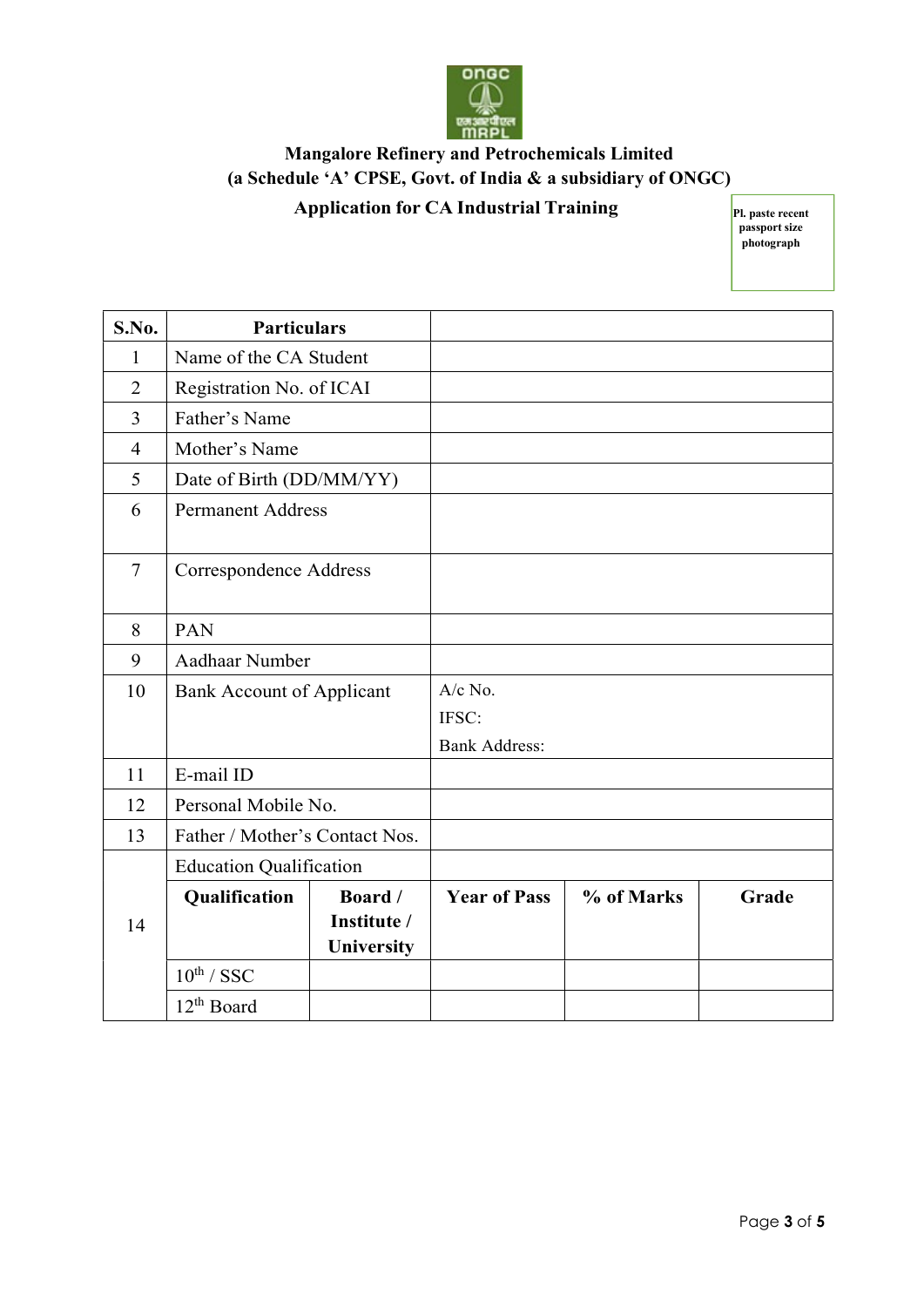|    | <b>Professional Qualification</b>                |                                            |                                                   |                        |                                                                                           |                                                                                                                             |  |  |
|----|--------------------------------------------------|--------------------------------------------|---------------------------------------------------|------------------------|-------------------------------------------------------------------------------------------|-----------------------------------------------------------------------------------------------------------------------------|--|--|
|    | Level                                            | <b>Institute</b>                           | Month &<br><b>Year of</b><br>Pass                 | $%$ of<br><b>Marks</b> |                                                                                           | <b>No. of Attempts</b>                                                                                                      |  |  |
|    | CPT/<br>Foundation                               | <b>ICAI</b>                                |                                                   |                        |                                                                                           |                                                                                                                             |  |  |
| 15 | Inter Group-I                                    | (Chartered                                 |                                                   |                        |                                                                                           |                                                                                                                             |  |  |
|    | Inter Group-II                                   | Accountancy)                               |                                                   |                        |                                                                                           |                                                                                                                             |  |  |
|    | Inter Group-I<br>$\&$ II](if passed<br>together) |                                            |                                                   |                        |                                                                                           |                                                                                                                             |  |  |
|    | Other<br>Any<br>Qualification                    |                                            |                                                   |                        |                                                                                           |                                                                                                                             |  |  |
|    | <b>Details of Articleship</b>                    |                                            |                                                   |                        |                                                                                           |                                                                                                                             |  |  |
| 16 | <b>Firm Name</b>                                 | <b>Firm Address</b>                        | From                                              | To                     | <b>Total</b><br>Period of<br>Articleship<br>completed<br>(in months)<br>as on<br>15/12/21 | <b>Balance Period of</b><br>Articleship /<br>eligible for<br>Industrial<br><b>Training</b> (in<br>months) as on<br>15/12/21 |  |  |
|    |                                                  |                                            |                                                   |                        |                                                                                           |                                                                                                                             |  |  |
|    | CA Firm or<br>relieving                          | Consent Letter / NOC from<br>Principal for | Yes / No<br>(If No, Application will be rejected) |                        |                                                                                           |                                                                                                                             |  |  |
| 17 | Choice of Work Preference                        |                                            |                                                   | (a) Finance & Accounts |                                                                                           |                                                                                                                             |  |  |
|    | [please tick mark $\sqrt{ }$ ]                   |                                            |                                                   |                        | (b) Internal Audit Department (IAD)                                                       |                                                                                                                             |  |  |
| 18 | Are any of your parents                          |                                            | Yes / No.                                         |                        |                                                                                           |                                                                                                                             |  |  |
|    | workings / worked in MRPL                        |                                            |                                                   |                        |                                                                                           | If Yes, please provide following details: -                                                                                 |  |  |
|    |                                                  |                                            |                                                   |                        |                                                                                           |                                                                                                                             |  |  |
|    |                                                  |                                            |                                                   | Relation               |                                                                                           |                                                                                                                             |  |  |

I, hereby undertake that the particulars given by me are true to the best of my knowledge.

# Place:

## Date : (Signature of the applicant)

Encl: Self-attested photocopies of  $-$  (a) Mark Sheets of Exam Passed (b) CA Student Registration (c) PAN / Aadhaar Card (d) Consent / NOC from CA Articleship Firm (e) Bank Account Details, to be attached with this application. [Originals shall be submitted at the time of personal interview, if shortlisted].